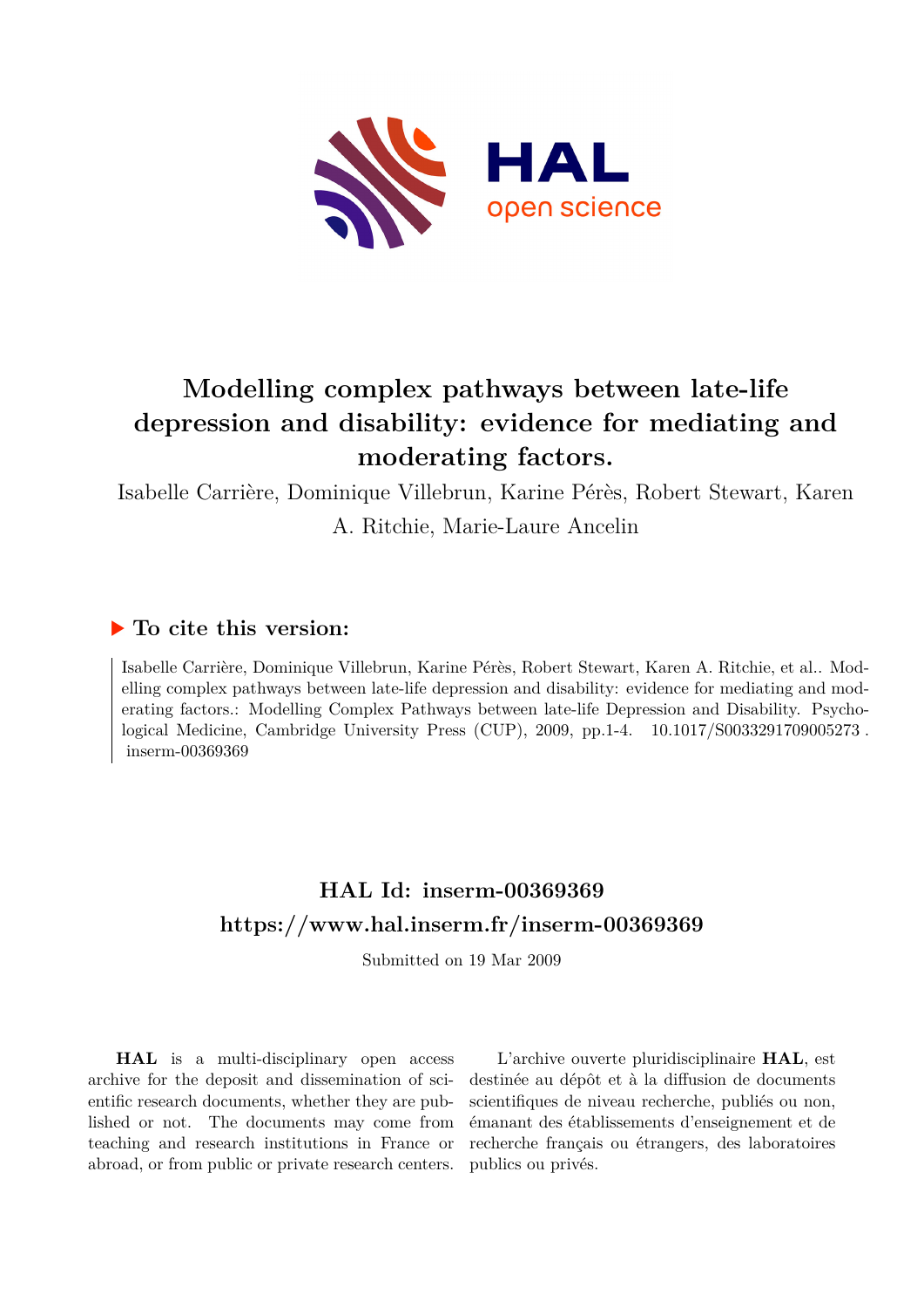# *Modelling complex pathways between late-life depression and disability: evidence for mediating and moderating factors*

Carrière Isabelle <sup>1</sup>\*, Villebrun Dominique <sup>1</sup>, Pérès Karine <sup>2</sup>, Stewart Robert <sup>3</sup>, Ritchie Karen <sup>1</sup>, Ancelin Marie-Laure <sup>1</sup>

*Pathologies du syst me nerveux : recherche pid miologique et clinique 1* <sup>è</sup> <sup>é</sup> <sup>é</sup> *INSERM : U888, IFR76, Universit*é *Montpellier I, H*ô*pital la colombiere 39, avenue charles flahault BP 34493 -pav 42 calixte cavalier 34093 MONTPELLIER CEDEX 5,FR*

*Centre pid miologie et biostatistique 2* <sup>é</sup> <sup>é</sup> *INSERM : U897, Universit*é *Victor Segalen - Bordeaux II, FR*

*Institute of Psychiatry 3 King's College, Londres,GB*

\* Correspondence should be adressed to: Isabelle Carrière <isabelle.carriere@inserm.fr>

#### **Abstract**

**While previous research has consistently shown an association between depression and disability in the elderly, less is known about the mechanisms linking the two. Recent longitudinal population studies showed considerable inconsistency in the criteria used to establish causality and terms such as mediation and effect modification were frequently incorrectly applied in terms of the inferences drawn.**

**We underlines the necessity to adopt more stringent theoretical criteria for the establishment of intermediary effects in the relationship between depression and disability in order to better identify cross-validated potential intervention points for reducing the risk of disablement and depression.**

**Author Keywords** Aged ; Longitudinal studies ; Disability evaluation ; Depression

While a considerable body of literature confirms the high co-occurrence of depression and disability in the elderly (Lenze et al., 2001), much less is known about the mechanisms linking the two. The increasing number of longitudinal observations now available makes the exploration of temporal pathways possible, however, such studies have also identified a large number of intervening factors which potentially modulate the relationship between the two, making health outcomes following either depression or disability difficult to predict or prevent. Failure to take into account the innate complexity of the cause-effect relationships involved has led to considerable confusion in our present understanding of the relationship between depression and disability. The conceptual framework (if any) used by most studies to establish mediating effects is seldom discussed in publications thus leading to considerable confusion in terminology and the use of inappropriate statistical methods.

#### **Theoretical criteria for the establishment of mediation and moderation**

Depression, like many other mental disorders, cannot be attributable to a single cause, but is increasingly recognized to lie along multiple causal chains involving, environmental, social, and biological risk factors which mediate the relationship with activity limitations. Causal chains are often complex in the case of psychiatric disorders as the pathology may both cause and be the result of the same mediating factors such as social, biological disturbances or at risk behaviours. Kraemer et al (Kraemer et al., 2008, Kraemer et al., 2001) have proposed a worthwhile theoretical model of this type of complex causal chain which may be used to validate causality and risk factor mediation within longitudinal data sets. In this model a mediator or intermediate variable is defined as a variable that occurs in a causal pathway from an independent to a dependent variable. It "causes" variation in the dependent variable (Y), and itself is subject to variation by the independent variable (X). The independent variable precedes the mediator (Me), it is correlated to Me and when X and Me are jointly analyzed either Me "dominates" X (total mediation) or X and Me codominate (partial mediation). Proving that X precedes Me is thus a key point in demonstrating mediation. A moderator or effect modifier refers to variations in the magnitude of the effect of the independent variable across levels of another variable. Mo moderates the association between X and Y, if Mo precedes X, Mo and X are not correlated and Mo and X codominate. Mo identifies subpopulations in which different causal chains operate or one causal chain operates differently (Kraemer et al., 2001). Moderators may thus be considered in relation to susceptibility or resiliency or buffering factors. A mediator is in a causal sequence between two variables, whereas a moderator is not part of this causal sequence (figure 1a and 1b).

### **Establishment of mediating and moderating effects**

Of the 24 longitudinal population studies which have been published to our knowledge since 2001 examining the association between depression or depressive symptomatology and activity limitation, 11 examined depressive symptomatology as a risk factor for activity limitation, 11 examined activity limitations as a risk factor for depressive symptomatology and 2 examined the reciprocal relationship. We found considerable inconsistency in the criteria used to establish causality and terms such as mediation and effect modification were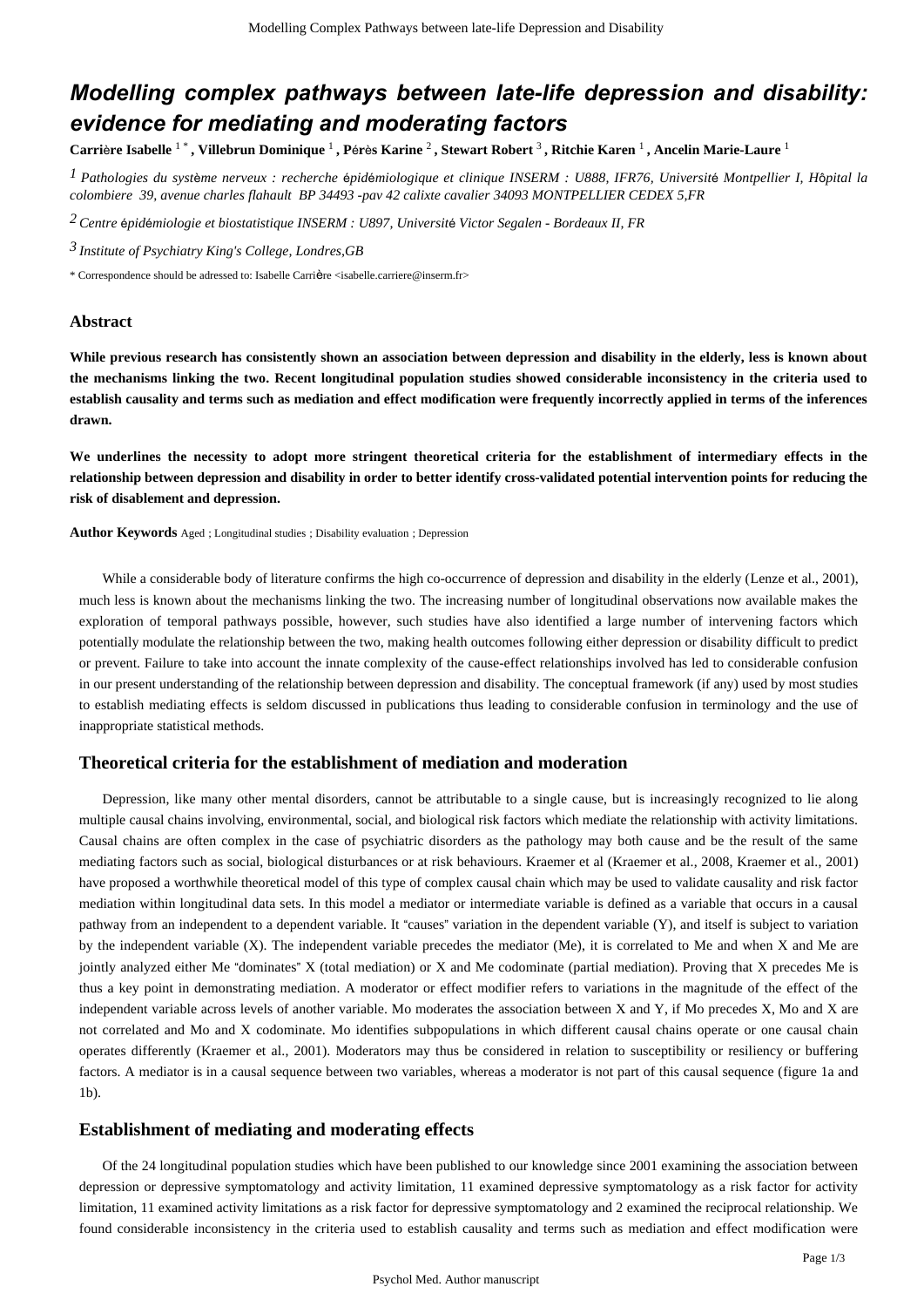#### Modelling Complex Pathways between late-life Depression and Disability

frequently incorrectly applied in terms of the inferences drawn. Adjusting for a covariable measured at baseline and observing a decrease in the strength of the association between the main factor and the outcome does not prove that this covariable represents a mediating effect. Mediating effects should be defined as new events occurring during follow-up or as changes since baseline, and associations should be established by appropriate statistical models such as linear mixed models, generalized mixed models or multi-state models applied to longitudinal data. However, it should be noted that the use of linear mixed models may be questionable as the scales used to measure depression or disability are seldom normally distributed in the general population. We also observed that bias due to cohort attrition has rarely been taken into account in research in this area. Depression as well as disability may induce early dropouts and sensitivity analyses need to be undertaken to test the robustness of the results.

To illustrate the problem of defining effect mediators let us consider concomitant illnesses. Depression in late-life is frequently influenced by other conditions present at baseline: depression is common in older persons recovering from myocardial infarction or stroke and in those suffering from cancer, diabetes, hip fracture and cognitive impairment (Blazer, 2003). Depression may also induce physical illness including cardio- and cerebro-vascular disorders. Depressed individuals may have detrimental health habits (poor nutrition, smoking, alcohol, lack of exercise), which are risk factors for vascular illness. Immune dysfunction associated with depression may also be associated with increased risk of other pathologies such as cancer (Lenze et al., 2001). To demonstrate that diseases are mediating effects in the pathway leading from depression to disability, only new or worsening diseases occurring after depression onset and before disability should be considered. Pre-existing depression risk factors cannot be considered as mediators but rather as confounding factors. Such a distinction is important to explain the mechanism leading to disability and to find targets for intervention to prevent or postpone disability in depressed elderly persons.

#### **Mediating and effect modification between depression and activity limitations**

A number of potential factors have been proposed by previous studies but all require more stringent evaluation of their mediating effect: namely loss of motivation leading to self neglect, decrease in physical activity, poor nutrition inducing sarcopenia. Depression is also observed to induce lack of compliance with medical treatment (Bruce, 2001), isolation, and difficulties in coping with life events which in turn determine depression. Conversely, beneficial intermediate effects are observed due to psychiatric care, antidepressant prescription, improvement of social support and correction of sensorial impairment all of which may break the on-going chain to disability.

Several effect modifiers were found to be significant: pre-existing chronic disease (Geerlings et al., 2001), time (Lenze et al., 2005), cognition (Mehta et al., 2002) and baseline functional limitations (van Gool et al., 2005). Other factors have to be considered: gender, education, genetic and environmental factors, and history of pathologies. In particular women are known to have more depressive symptoms than men but seem to be less liable to depressive symptoms when suffering from physical health problems (Piccinelli and Wilkinson, 2000). High level of education is also associated with reduced rates of depression, but loss of functional capacities may be less accepted by educated people. On the other hand people with high income may more easily access help and home adaptations, thus decreasing the consequences of functional impairment. History of depression may also be an effect modifier rendering people less able to cope with loss of functional activity and conversely, the impact on disability of chronic depression being possibly stronger.

## **Mediating and effect modification between activity limitations and depression**

Certain factors namely availability of a confidant, satisfaction with support, sense of control and self-esteem have been validated as mediators between activity limitations and depression incidence using appropriate analytic techniques (Yang, 2006). Dependency in daily tasks is a persistent chronic stressor leading to negative psychological outcomes such as loss of self-esteem which may also be symptoms of depression. Disability may also lead to restriction in social and leisure activities, and isolation which are important precipitants of depression. Anticipated support may be the key element for buffering the effects of this stressor and perceived support has in some cases been demonstrated to have a more significant mediating effect as opposed to objective support (Yang, 2006). With ageing and increased risk of multiple chronic disorders, the role of the caregiver may become more onerous and time consuming, creating tension between ageing parents, adult children, and spouses, with possible role inversion. Other potential mediators require further research, in particular physical rehabilitation was anticipated to change the course of both disability and depression (Bruce, 2001).

With regard to effect modifiers and possible stratifications, time or age (Anstey et al., 2007, Schnittker, 2005) and gender, race and social economic status (Schieman and Plickert, 2007) were found to be significant. But most of the effect modifiers suggested above for the reverse association should be considered providing that they precede activity limitation onset.

#### **Conclusion**

Recent longitudinal studies have identified a large number of factors which may impinge on the causal relationship between depression and disability. These mediating and moderating factors may vary according to the direction of the relationship being examined. Given the persistent variability in measures used for both depression and disability it is not currently possible to validate findings from one study by other observations or to conduct meta-analyses. We underline the necessity for future studies to adopt more stringent theoretical